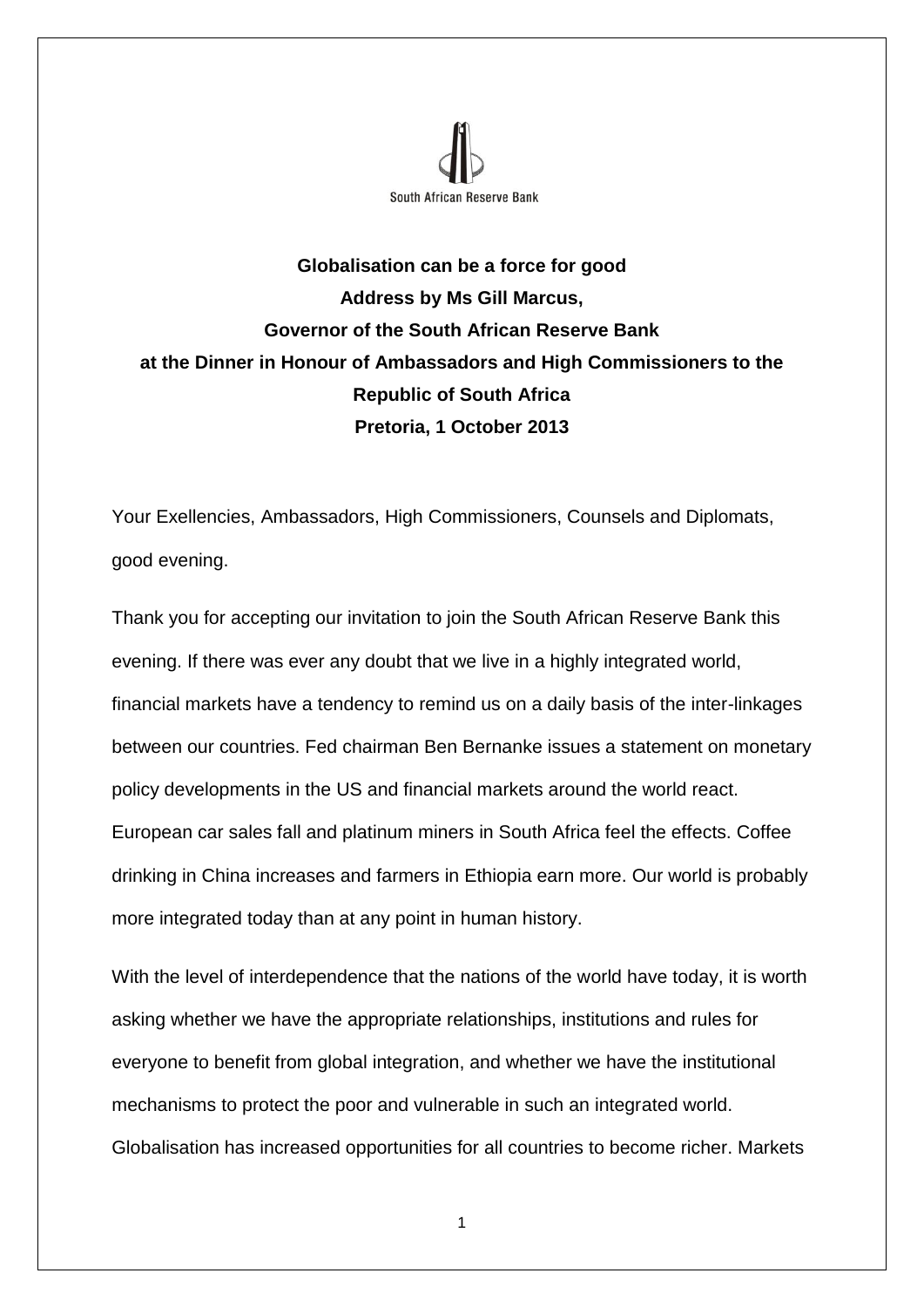for goods and services have grown. Countries are not just able to exploit their present comparative advantages but are also able to use technology and innovation to change their comparative advantages, to move up the value chain, thereby raising incomes and living standards of the poor. The global financial system has also adapted to a world unimaginable a few decades ago. Capital is able to flow from savers to borrowers, seeking opportunities in every corner of the planet. The net effect of greater global integration is that about a billion people have been lifted out of poverty in the past twenty years, with over half of these in China.

Ladies and gentlemen, globalisation has also increased risks and vulnerabilities for all countries, in particular for poor countries and the poor and low-skilled workers within countries. A housing loan crisis in the US eventually translates into rocketing youth unemployment in Spain. A banking crisis in Cyprus sends shares on the world's stock exchanges lower. Curbs on the importation of gold in India impact on the earnings of Ghanaian and South African gold miners. And so, while globalisation and its tools – supply chains, technology and finance – has made a major positive contribution to development, these same tools have also made the world more complex, risky and dangerous, especially for the poor.

Globalisation has also coincided with a marked increase in inequality in most major economies in the world. As capital has become more mobile, investors are able to achieve higher returns by investing in new frontier markets. On the other hand, the entry of a billion more workers into the global labour force has depressed wages for low-skilled workers. The combination of these effects is that the rich have done far better out of globalisation than the poor. While it is undoubtedly true that poverty rates have fallen, the phenomenal increase in incomes going to the top one per cent of the world's population raises the threat of social instability, conflict and strife.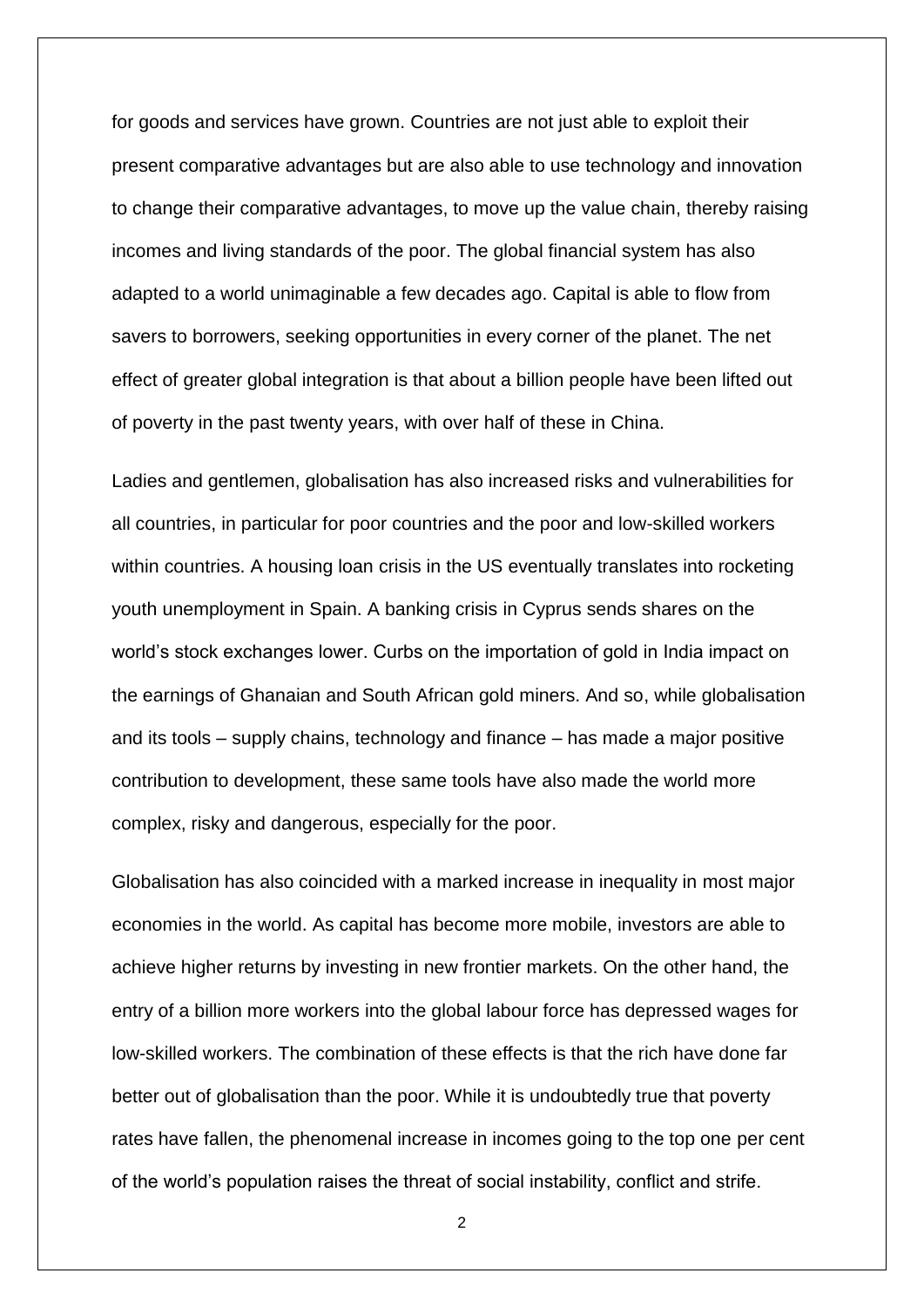How do we build a world where everyone can benefit from globalisation? How do we build a world where there is a fairer distribution of the upside benefits and the world's poor have greater protection from threats and vulnerabilities that are inherent in a more connected world? It is in the interest of all of us to look critically at the rules and institutions that we have that govern the global economy to ensure that they are fairer and more just.

In 1994, South Africa re-entered the community of nations. There were those who argued that we should re-enter the global system slowly and cautiously. But because South Africa is a low-savings economy and, therefore, dependent on foreign savings to finance investment, our re-entry into the world economy was both bold and rapid. In a relatively short period, trade barriers were significantly reduced, capital controls on non-residents were abolished and financial markets were opened up.

South Africa has benefited from this strategy. In many ways, our faith in the international community has paid dividends. South Africa is able to access foreign savings, South African firms have access to global markets, businesses have access to foreign technology and government can raise capital abroad for its investments.

This road, however, has not been a smooth one and we have been exposed to a number of external shocks. Shortly after the transition to democracy, we were affected by the Asian crisis and the Russian debt default, which impacted our currency. At the end of 2001, in the aftermath of the dot com bubble and the events of September 11, we faced another sharp fall in the exchange rate. When the subprime crisis exploded and Lehman Brothers crashed, our economy suffered too, with close to one million workers losing jobs. Economic rebalancing in China has sent commodity prices lower, with its attendant consequences on our terms of trade. Both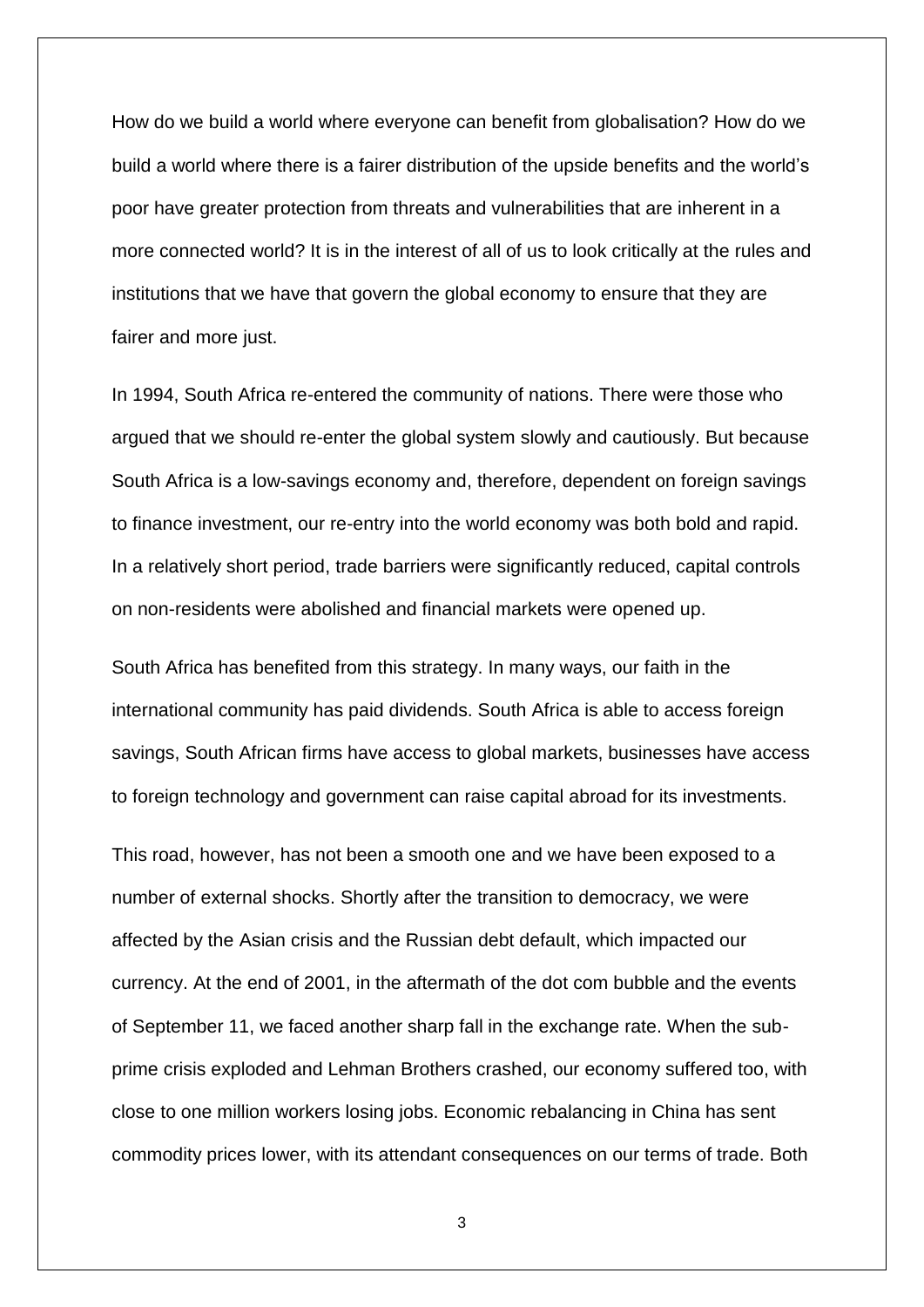the onset of quantitative easing and, more recently, expectations of tapering, have introduced volatility into our economy that makes macroeconomic management more difficult.

The South African economy, in tandem with many other economies around the world, is growing below its potential rate of growth. While part of the reason for slow growth relates to the global economy, there are also South African-specific issues that inhibit our ability to grow faster and create jobs. Over the past year, the South African Reserve Bank has highlighted some of these issues, even though we ourselves do not have the policy instruments to deal with these issues directly. We remain of the view that higher economic growth requires both sound macroeconomic management, over which we have some influence, as well as on-going reforms to improve the education system, improve the functioning of the labour market, reduce the costs of doing business and increase competitiveness in the economy.

While we remain concerned about the effects of strike action on the economy, we are encouraged that, whereas 2012 was marred by a series of unprocedural and violent strikes, so far the strikes in 2013 have largely been peaceful and legal. In addition to stabilising the labour relations environment, South Africa recognises the need to take steps to reduce our vulnerability in a world economy that remains volatile and uncertain. Sound macroeconomic management to rebuild policy space and buffers and the implementation of the new twin-peaks model of financial regulation are our highest priorities. These efforts will complement other muchneeded reforms to boost growth and employment.

In the implementation of monetary policy, the South African Reserve Bank faces a difficult set of challenges, given slowing growth and rising inflationary pressures. The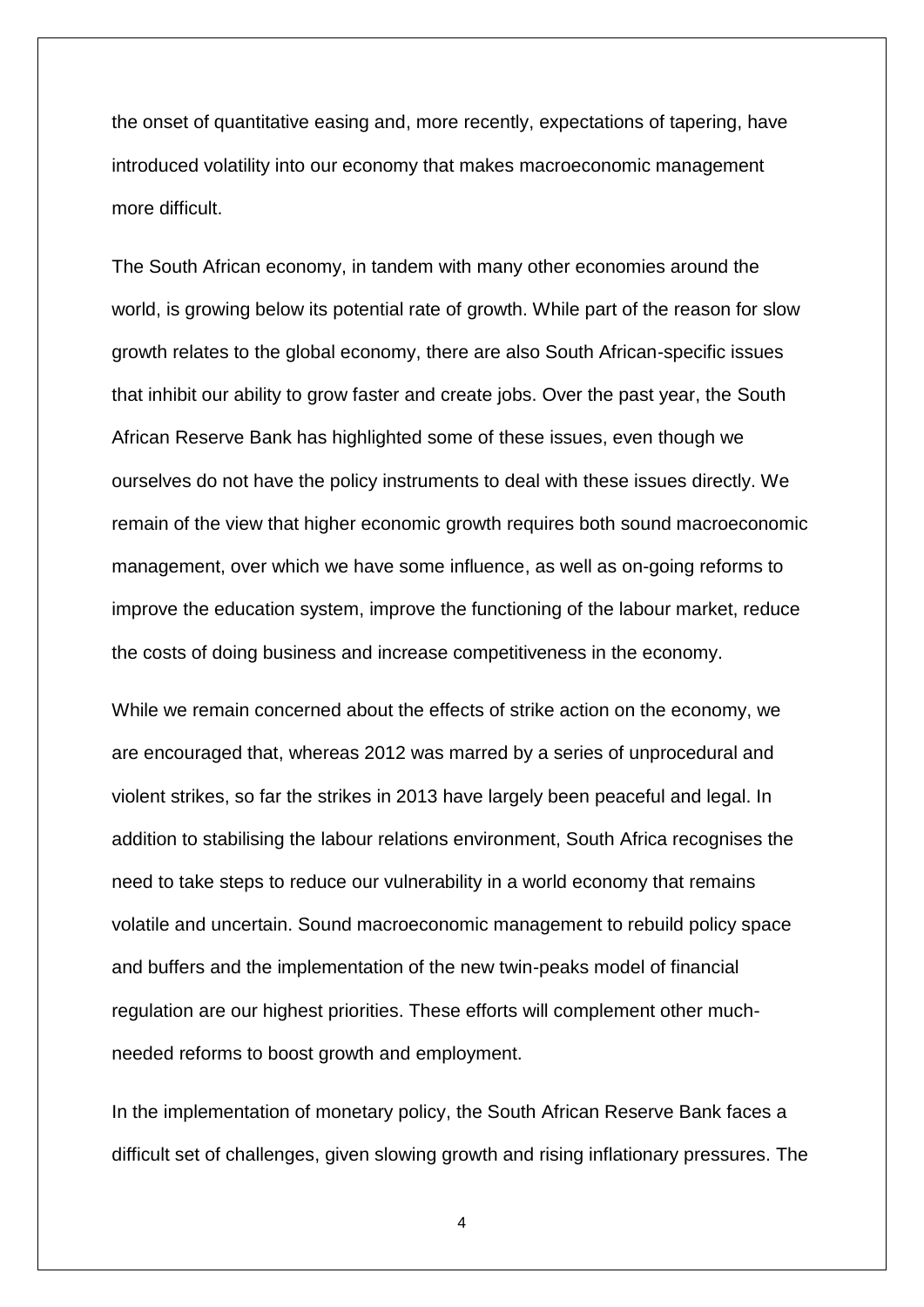Bank will continue to take the necessary steps to anchor inflation expectations and achieve price stability within our mandate of flexible inflation targeting.

There are also a series of measures that the international community needs to take collectively to make the world a safer, fairer and more prosperous place for all. I wish to highlight three aspects. The first is accelerated reform of the global financial system. The second is continued reform and strengthening of global and regional institutions such as the United Nations, the International Monetary Fund (IMF), the African Union (AU), and the Southern African Development Community (SADC). The third is to promote regional economic integration, especially on the African continent.

Five years after the collapse of Lehman Brothers, the world remains a risky place, with the financial sector still constituting a major source of fragility. Reform processes led by the Financial Stability Board, the G20 and the Bank for International Settlements are pointing us in the right direction, but progress in implementing these reforms is slow and uneven across major regions of the world. The world has a broad framework to regulate globally-systemic financial institutions but there remain gaps, especially regarding resolution mechanisms when banks fail.

A major source of the crisis was the build-up of significant external imbalances. The world has made slow progress in tackling high current account imbalances across the globe, which has spill-over effects on smaller countries. The recent sell-off in emerging markets in response to talk of tapering in the US is an example of how policies in one country, especially one as powerful as the United States, have unintended consequences for other countries. Many countries continue to pursue exchange rate policies that distort trade and investment flows. Naturally, each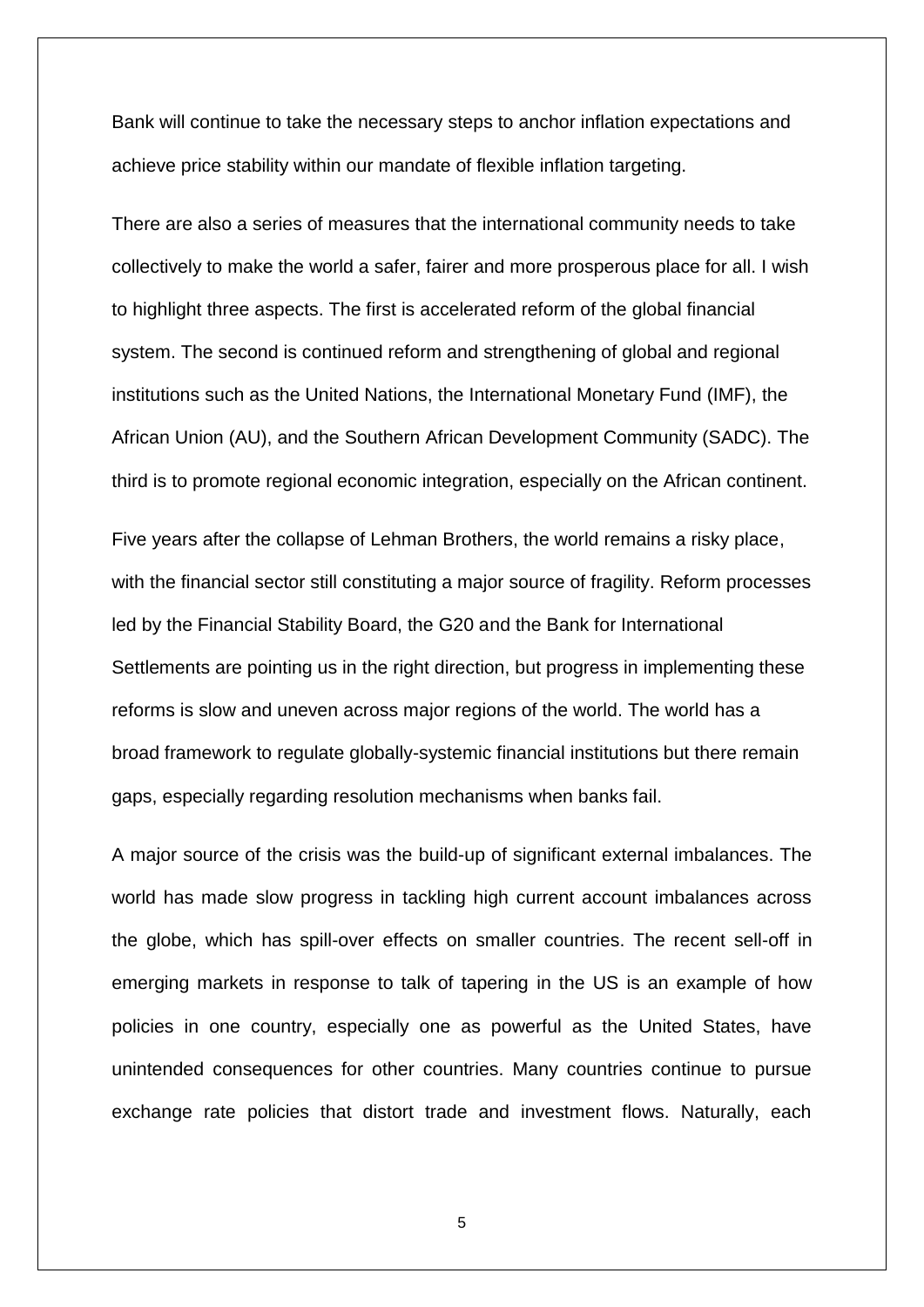country pursues policies that suit its own national circumstances. At times, these policies exacerbate global fragilities rather than contributing to their resolution.

The world would benefit from a higher level of coordination and cooperation to limit the spill over effects of domestic interest and exchange rate policies on smaller open economies. The world also needs more robust institutions to reduce the cost of insurance for individual countries as well as to objectively enforce rules and standards, with the aim of reducing future crises. At present, there is a perception that bodies such as the IMF apply rules inconsistently, with one set of rules for developing countries and another for advanced economies. South Africa, like most other countries, is a member of the IMF and it is in our collective interest for this body to be credible, strong and responsive.

The paralysis in world trade negotiations has given rise to regional trading blocs and bilateral trade agreements. Given the asymmetry in power across the world, such an approach to negotiations is always going to result in a skewed system, biased towards richer countries at the expense of poorer ones. Fair and open trade and increased market access for poorer countries to richer ones is essential to reduce the build-up of imbalances.

On the African continent, more needs to be done to strengthen the African Union. Quite a number of countries do not pay their dues, resulting in the organisation being overly dependent on donors. While donations are always welcome, it cannot be right for an important continental body to be so reliant on foreign funding. A stronger African Union can play a driving role in supporting the development of infrastructure that is essential for enhanced economic growth and development across the continent.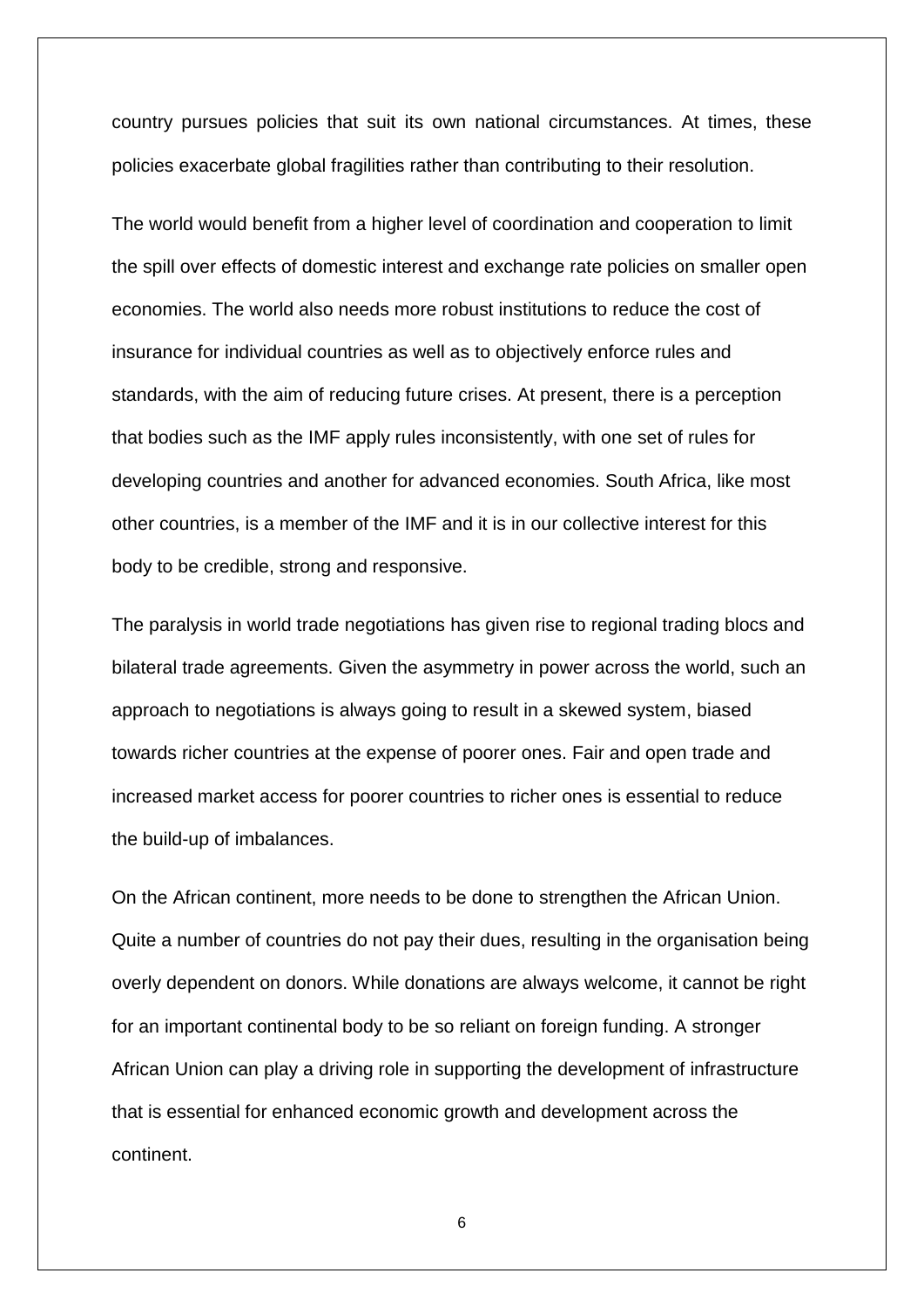The process of establishing regional economic communities is proceeding slowly and unevenly. East Africa and West Africa have probably made more progress than we have made in Southern Africa. There remain significant obstacles to greater regional integration, especially in Southern Africa. These obstacles include hard issues such as infrastructure constraints, energy shortages and different rail systems as well as softer issues such as high tariffs, significant non-tariff barriers and numerous challenges at border crossings.

Many of Southern Africa's problems are less intractable when taking a regional perspective. Water, food and energy security, as well as adapting to climate change, are all problems that require regional solutions. Southern Africa has significant hydroelectric potential that can only be tapped in an economically viable manner if we have regional supply networks. While South Africa and several of its neighbours are water scarce and hence cannot and perhaps should not be growing certain crops, many other countries have the water resources to grow a broader range of foods and fruits and become the breadbasket for the region and beyond.

It is also natural that, as countries develop, certain industries become less sustainable for higher cost producers. Given the different levels of development and per capita incomes in sub-Saharan Africa, a win-win solution could be to develop parts of the supply chain in neighbouring countries to take advantage of lower costs.

The challenge with many of these ideas and options is high transportation costs and inefficient and unreliable freight logistics systems.

The South African Reserve Bank is making a contribution towards regional integration in the payments area by leading a pilot project for a real time electronic settlement system, which was launched in the Common Monetary Area (CMA) in